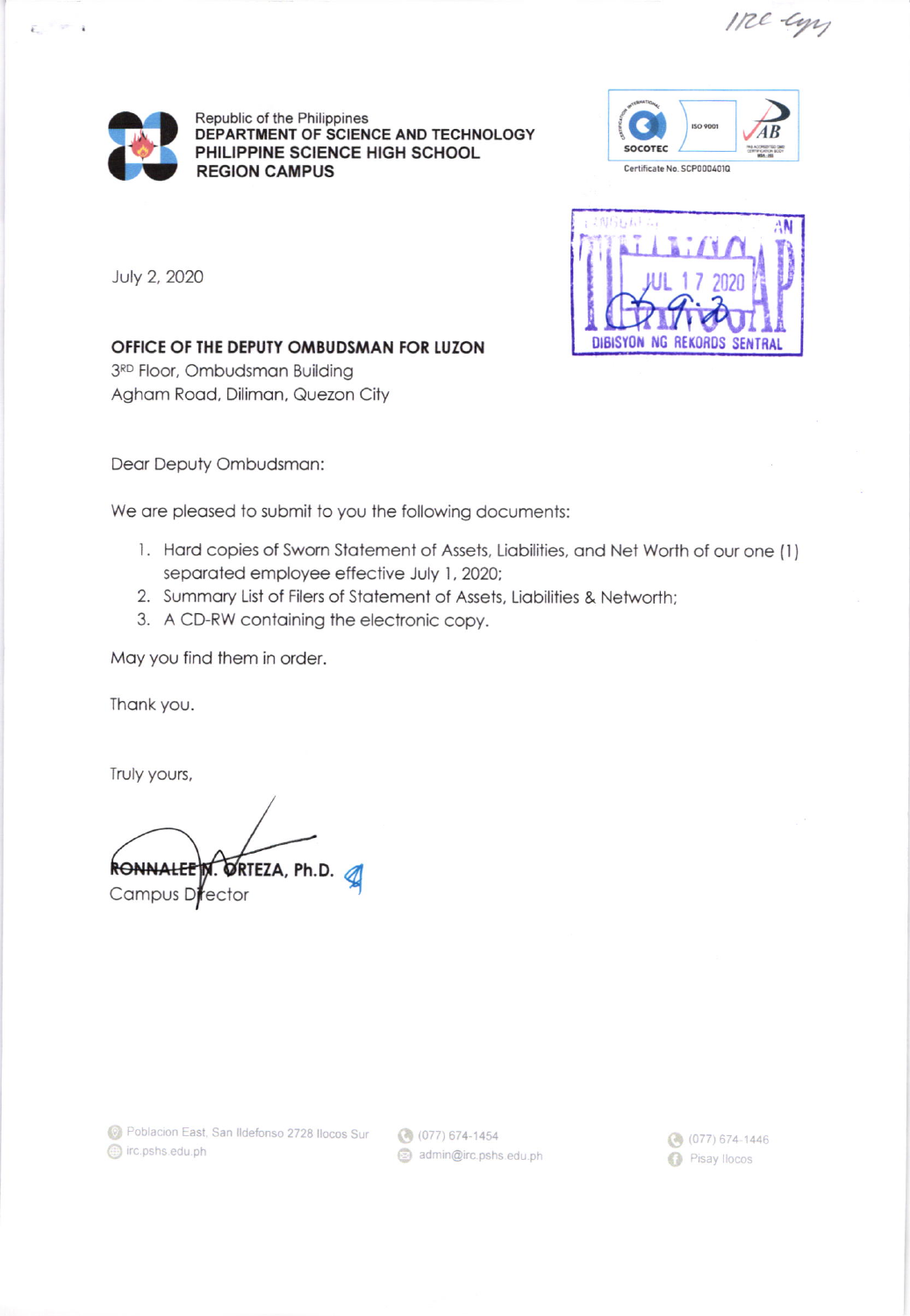## PHILIPPINE SCIENCE HIGH SCHOOL-ILOCOS REGION CAMPUS

## **Summary List of Filers** Statement of Assets, Liabilities and Networth Calendar Year 2020

NAME OF EMPLOYEE NO. TIN **POSITION NETWORTH REMARKS Last Name Middle Name First Name BAL-IYANG** KENWORTH BRYLE PASABING 751-638-219  $\overline{1}$ Special Science Teacher I 74,500.00 **Total Number of Filers: 1** 

Total Number of Personnel Complement: 0

Prepared by:

 $\mathbf{u}$ 

 $\tilde{t}$ 

EVANGELINE T. TABULA

Person In- Charge of SALNW

Position: Administrative Officer V Email Address : tabulaet@irc.pshs.edu.ph Contact No: (077) 674-1446

Date: July 2, 2020

Noted by: **BRTEZA, Ph.D.** RONNALER **Head of Ageno** 

Position: Campus Director Mailing Address: Poblacion East, San Ildefonso Ilocos Sur Contact No; (077) 674-1454

Date: July 2, 2020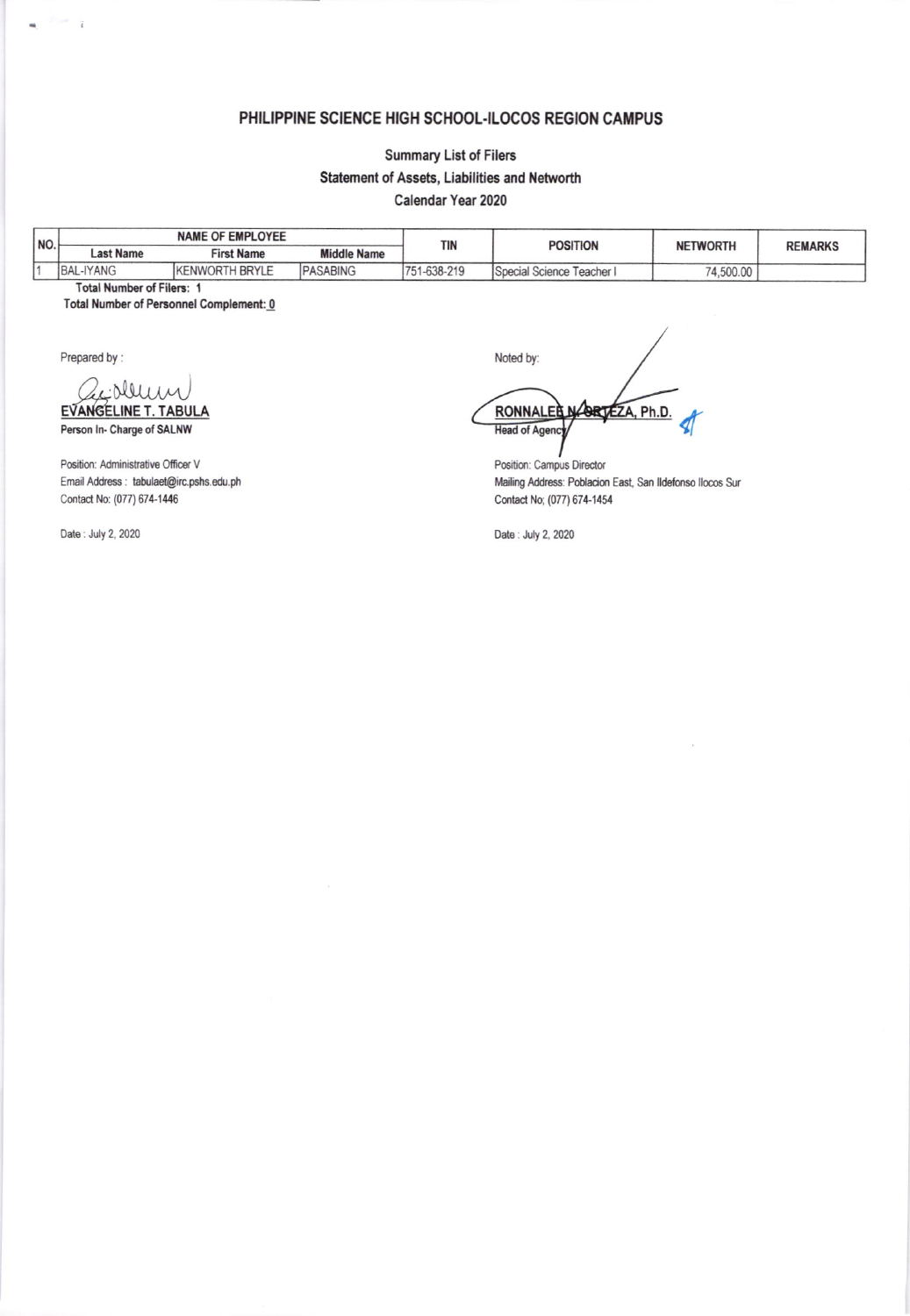

 $\overline{\bullet}$ 

Republic of the Philippines DEPARTMENT OF SCIENCE AND TECHNOLOGY PHILIPPINE SCIENCE HIGH SCHOOL **REGION CAMPUS** 



## **ACKNOWLEDGEMENT RECEIPT**

Received from Philippine Science High School - Ilocos Region Campus the hard and electronic copies of Sworn Statement of Assets, Liabilities, and Net Worth of eighty-three (83) regular employees as of December 31, 2019.

|                                                                   | Received by:<br>MG OMBUDSMAN |
|-------------------------------------------------------------------|------------------------------|
|                                                                   |                              |
|                                                                   |                              |
| <b>DIBISYON NG REKORDS SENTRAL</b><br>Signature over Printed Name |                              |
| Date:                                                             |                              |

Poblacion East, San Ildefonso 2728 Ilocos Sur (3) (077) 674-1454 lirc.pshs.edu.ph

admin@irc.pshs.edu.ph